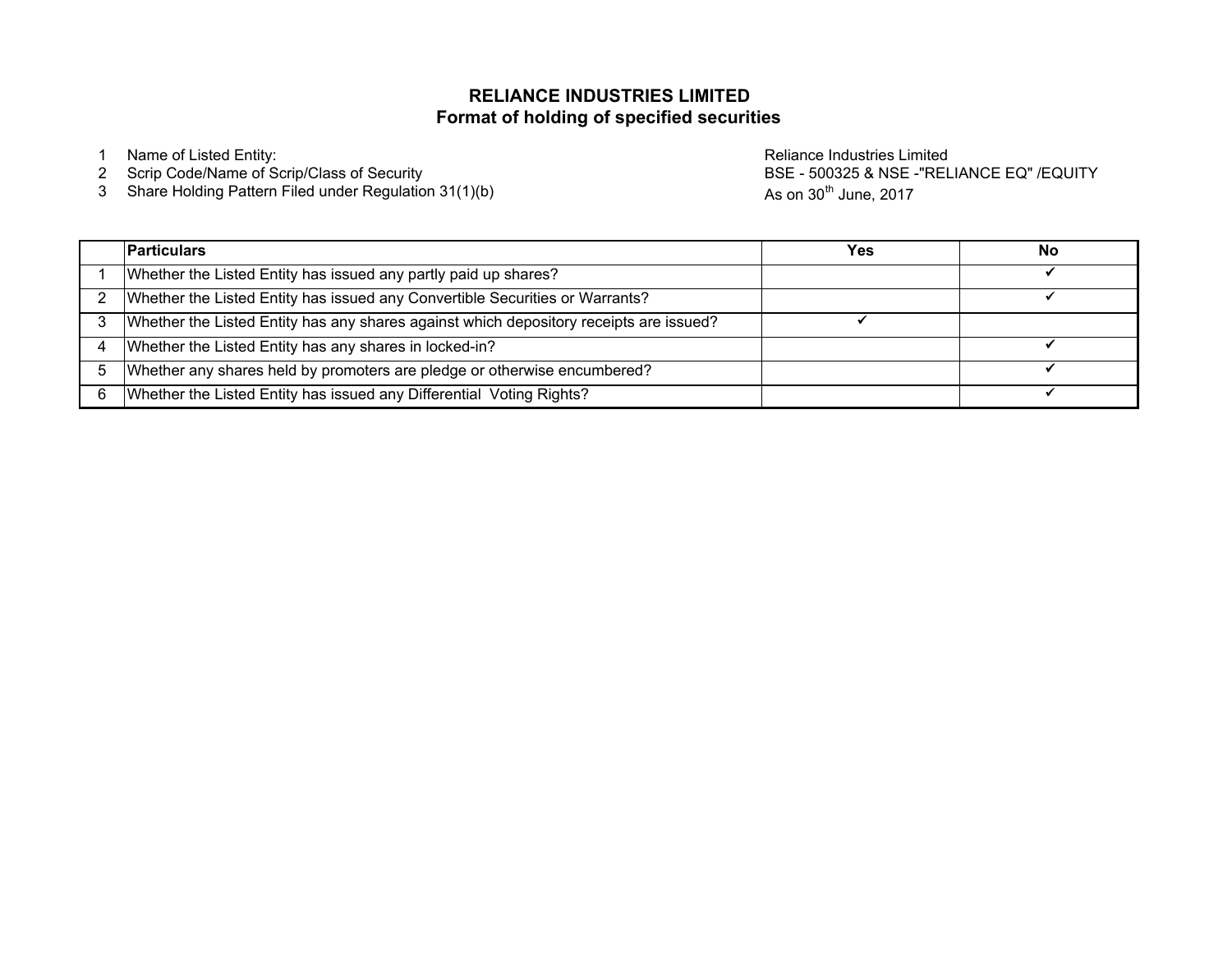## **RELIANCE INDUSTRIES LIMITEDTable I - Summary Statement holding of specified securities**

| Category | Category of shareholder<br>(II)     | Nos. of<br>(III) | No. of fully paid up No. of Partly<br>shareholders equity shares held<br>(IV) | paid-up<br>equity shares<br>held<br>(V) | No. of<br>shares<br>underlying<br><b>Receipts</b> | Total nos.<br>shares held<br>(VII)<br>Depository $= (IV)+(V)+(VI)$ | as a % of<br>total no. of<br>shares<br>(calculated |                     | (IX)                              |              | Underlying<br>Outstanding<br>convertible<br>securities | a % assuming full<br>conversion of<br>convertible<br>securities (as a | Shareholding Number of Voting Rights held in each class of securities No. of Shares Shareholding, as Number of Locked<br>in shares(XII) |     | <b>Number of Shares</b><br>pledged or otherwise<br>encumbered(XIII) |            | <b>Number of equity</b><br>shares held in<br>dematerialized form<br>(XIV) |            |
|----------|-------------------------------------|------------------|-------------------------------------------------------------------------------|-----------------------------------------|---------------------------------------------------|--------------------------------------------------------------------|----------------------------------------------------|---------------------|-----------------------------------|--------------|--------------------------------------------------------|-----------------------------------------------------------------------|-----------------------------------------------------------------------------------------------------------------------------------------|-----|---------------------------------------------------------------------|------------|---------------------------------------------------------------------------|------------|
|          |                                     |                  |                                                                               |                                         | (VI)                                              |                                                                    | as per SCRR.<br>1957) (VIII)                       |                     | <b>Number of Voting</b><br>Rights |              | Total as a<br>$%$ of                                   | (including<br>Warrants) (X)                                           | percentage of<br>diluted share                                                                                                          | No. | As a % of<br>total                                                  | No.<br>(a) | As a % of<br>total                                                        |            |
|          |                                     |                  |                                                                               |                                         |                                                   |                                                                    | As a % of<br>$(A+B+C2)$                            | Class X<br>(Equity) | Class<br>$\lambda$                | <b>Total</b> | $(A+B+C)$                                              |                                                                       | capital) (XI)=<br>$(VII)+(X)$ As a % of<br>$(A+B+C2)$                                                                                   |     | Shares<br>held (b)                                                  |            | <b>Shares</b><br>held (b)                                                 |            |
| (A)      | Promoter & Promoter Group           |                  | 1463101074                                                                    |                                         |                                                   | 1463101074                                                         | 46.30                                              | 1463101074          |                                   | 1463101074   | 47.51                                                  |                                                                       | 46.30                                                                                                                                   |     | 0.00                                                                |            | 0.00                                                                      | 1463101074 |
| (B)      | Public                              | 2462872          | 1697094169                                                                    |                                         |                                                   | 1697094169                                                         | 53.70                                              | 1525211349*         |                                   | 1525211349*  | 49.52                                                  |                                                                       | 53.70                                                                                                                                   |     | 0.00                                                                | <b>NA</b>  | <b>NA</b>                                                                 | 1633180655 |
| (C)      | Non Promoter-Non Public             |                  |                                                                               |                                         |                                                   |                                                                    |                                                    |                     |                                   |              |                                                        |                                                                       |                                                                                                                                         |     |                                                                     |            |                                                                           |            |
|          | (C1) Shares underlying DRs          |                  |                                                                               |                                         | 91370510                                          | 91370510                                                           | <b>NA</b>                                          | 91370510            |                                   | 91370510     | 2.97                                                   |                                                                       | <b>NA</b>                                                                                                                               |     | 0.00                                                                | <b>NA</b>  | <b>NA</b>                                                                 | 91352810   |
|          | (C2) Shares held by Employee Trusts |                  |                                                                               |                                         |                                                   |                                                                    | 0.00                                               |                     |                                   |              | 0.00                                                   |                                                                       | 0.00                                                                                                                                    |     | 0.00                                                                | <b>NA</b>  | <b>NA</b>                                                                 |            |
|          | Total                               | 2462928          | 3160195243                                                                    |                                         | 91370510                                          | 3251565753                                                         | 100.00                                             | 3079682933          |                                   | 3079682933   | 100.00                                                 |                                                                       | 100.00                                                                                                                                  |     | 0.00                                                                | 0.00       | 0.00                                                                      | 3187634539 |

Note : NA denotes "Not Applicable"<br>\* Excludes 171882820 shares held by subsidiary companies on which no voting rights are exercisable and includes 5939858 shares held in the unclaimed suspense account on which voting r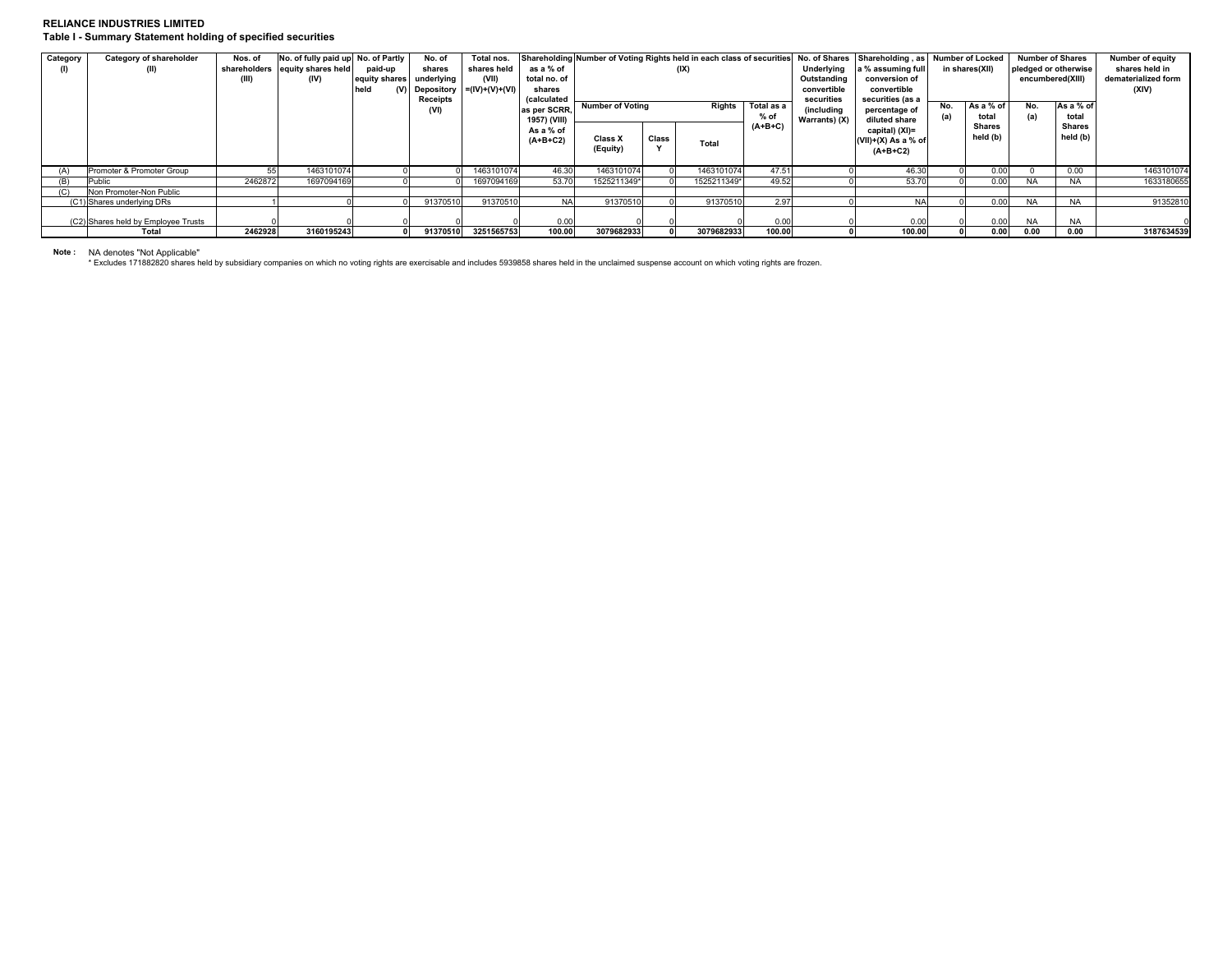## **RELIANCE INDUSTRIES LIMITEDTable II - Statement showing shareholding pattern of the Promoter and Promoter Group**

| (A) | Category & Name of the shareholders (I)                                                                           | Nos. of<br>shareholder<br>(III) | No. of fully<br>paid up equity<br>shares held<br>(IV) | No. of Partly<br>paid-up equity<br>shares held<br>(V) | No. of shares<br>underlying<br><b>Depository</b><br><b>Receipts (VI)</b> | Total nos.<br>shares held<br>$(VII)$ =<br>(IV)+(V)+(VI) | Shareholding % Number of Voting Rights held in each class<br>calculated as<br>per SCRR, 1957<br>As a % of |                                                                    | of securities (IX)                                      |                                                        | No. of Shares<br>Underlying<br>Outstanding<br>convertible | Shareholding, as a %<br>assuming full<br>conversion of<br>convertible securities            | Number of<br>Locked in<br>shares(XII)           | <b>Number of Shares</b><br>pledged or<br>otherwise<br>encumbered(XIII) |                                       | Number of<br>equity shares<br>held in<br>lematerialize |
|-----|-------------------------------------------------------------------------------------------------------------------|---------------------------------|-------------------------------------------------------|-------------------------------------------------------|--------------------------------------------------------------------------|---------------------------------------------------------|-----------------------------------------------------------------------------------------------------------|--------------------------------------------------------------------|---------------------------------------------------------|--------------------------------------------------------|-----------------------------------------------------------|---------------------------------------------------------------------------------------------|-------------------------------------------------|------------------------------------------------------------------------|---------------------------------------|--------------------------------------------------------|
|     |                                                                                                                   |                                 |                                                       |                                                       |                                                                          |                                                         | (A+B+C2)(VIII)                                                                                            | <b>Number of Voting Rights</b><br>Class<br>Class<br>X(Equity)<br>Y | Total                                                   | <b>Total as</b><br>a % of<br>Total<br>Voting<br>rights | securities<br>(including<br>Warrants) (X)                 | (as a percentage of<br>diluted share capital)<br>$(XI) = (VII)+(X)$ as a % of<br>$(A+B+C2)$ | No.(a)<br>of total<br><b>Shares</b><br>held (b) | As a % No. (a)                                                         | As a % of<br>total Shares<br>held (b) | d form (XIV)                                           |
|     | (1) Indian<br>(a) Individuals/Hindu undivided Family                                                              |                                 |                                                       |                                                       |                                                                          |                                                         |                                                                                                           |                                                                    |                                                         |                                                        |                                                           |                                                                                             |                                                 |                                                                        |                                       |                                                        |
|     | K D Ambani                                                                                                        |                                 | 7331074                                               | $\Omega$                                              | $\Omega$                                                                 | 7331074                                                 | 0.23                                                                                                      | 7331074                                                            | 7331074<br>$\Omega$                                     | 0.24                                                   | $\Omega$                                                  | 0.23                                                                                        | 0.00<br>$\overline{0}$                          |                                                                        | 0.00                                  | 7331074                                                |
|     | M D Amban                                                                                                         |                                 | 3615846                                               | $\Omega$<br>$\Omega$                                  | $\Omega$<br>$\overline{0}$                                               | 3615846                                                 | 0.11                                                                                                      | 3615846                                                            | 3615846<br> 0 <br>3398146<br>$\overline{0}$             | 0.12                                                   | $\Omega$<br>$\Omega$                                      | 0.11                                                                                        | 0.00<br> 0 <br>$\circ$                          | $\Omega$                                                               | 0.00                                  | 3615846                                                |
|     | Nita Ambani<br>Isha M Amban                                                                                       |                                 | 3398146<br>3364390                                    | $\overline{0}$                                        | $\overline{0}$                                                           | 3398146<br>3364390                                      | 0.11<br>0.11                                                                                              | 3398146<br>3364390                                                 | 3364390<br>$\overline{0}$                               | 0.11<br>0.11                                           | $\Omega$                                                  | 0.11<br>0.11                                                                                | 0.00<br>0.00<br>$\circ$                         |                                                                        | 0.00<br>0.00                          | 3398146<br>3364390                                     |
|     | Akash M Ambani                                                                                                    |                                 | 3363190                                               | $\mathbf 0$                                           | 0                                                                        | 3363190                                                 | 0.11                                                                                                      | 3363190                                                            | 3363190<br>0                                            | 0.11                                                   |                                                           | 0.11                                                                                        | 0.00<br>$^{\circ}$                              |                                                                        | 0.00                                  | 3363190                                                |
|     | Anant M Ambani<br>(b) Central Government/ State Government(s)                                                     |                                 | 100000                                                | 0                                                     | 0                                                                        | 100000                                                  | 0.00                                                                                                      | 100000                                                             | 100000<br>$\overline{0}$                                | 0.00                                                   | 0                                                         | 0.00                                                                                        | 0.00<br>$\overline{0}$                          |                                                                        | 0.00                                  | 100000                                                 |
|     | (c) Financial Institutions/ Banks                                                                                 |                                 |                                                       |                                                       |                                                                          |                                                         |                                                                                                           |                                                                    |                                                         |                                                        |                                                           |                                                                                             |                                                 |                                                                        |                                       |                                                        |
|     | (d) Any Other (specify)                                                                                           |                                 |                                                       |                                                       |                                                                          |                                                         |                                                                                                           |                                                                    |                                                         |                                                        |                                                           |                                                                                             |                                                 |                                                                        |                                       |                                                        |
|     | i) Bodies Corporate<br>Devarshi Commercials LLP                                                                   |                                 | 355400205                                             | $\Omega$                                              | $\overline{0}$                                                           | 355400205                                               | 11.25                                                                                                     | 355400205                                                          | 355400205<br>$\overline{0}$                             | 11.54                                                  | $\Omega$                                                  | 11.25                                                                                       | 0.00<br>$\circ$                                 |                                                                        | 0.00                                  | 35540020                                               |
|     | Srichakra Commercials LLP                                                                                         |                                 | 344447637                                             | 0                                                     | 0                                                                        | 344447637                                               | 10.90                                                                                                     | 344447637                                                          | $\overline{0}$<br>344447637                             | 11.18                                                  | $\Omega$                                                  | 10.90                                                                                       | 0 <br>0.00                                      | $\Omega$                                                               | 0.00                                  | 344447637                                              |
|     | Karuna Commercials LLP                                                                                            |                                 | 254083498                                             | $\mathbf 0$                                           | $\overline{0}$                                                           | 254083498                                               | 8.04                                                                                                      | 254083498                                                          | $\overline{0}$<br>254083498                             | 8.25                                                   | $\Omega$                                                  | 8.04                                                                                        | 0 <br>0.00                                      |                                                                        | 0.00                                  | 25408349                                               |
|     | <b>Tattvam Enterprises LLP</b><br>Reliance Industries Holding Private Ltd                                         |                                 | 215715804<br>128768863                                | $\overline{0}$<br>$\overline{0}$                      | $\Omega$<br>0 I                                                          | 215715804<br>128768863                                  | 6.83<br>4.07                                                                                              | 215715804<br>128768863                                             | 0 215715804<br>$\overline{0}$<br>128768863              | 7.00<br>4.18                                           | $\Omega$<br>$\mathbf{0}$                                  | 6.83<br>4.07                                                                                | $\circ$<br>0.00<br>0.00<br>$\circ$              |                                                                        | 0.00<br>0.00                          | 21571580<br>12876886                                   |
|     | Shreeji Comtrade LLP                                                                                              |                                 | 6677500                                               | $\overline{0}$                                        | $\overline{0}$                                                           | 6677500                                                 | 0.21                                                                                                      | 6677500                                                            | 6677500<br> 0                                           | 0.22                                                   | $\circ$                                                   | 0.21                                                                                        | 0.00<br>$\overline{0}$                          |                                                                        | 0.00                                  | 6677500                                                |
|     | Shrikrishna Tradecom LLP                                                                                          |                                 | 6677500                                               | $\overline{0}$<br>$\Omega$                            | $\Omega$                                                                 | 6677500                                                 | 0.21                                                                                                      | 6677500                                                            | 6677500<br>$\Omega$                                     | 0.22                                                   | $\Omega$<br>$\Omega$                                      | 0.21                                                                                        | 0.00<br>$\Omega$                                |                                                                        | 0.00                                  | 6677500                                                |
|     | Svar Enterprises LLP<br>Reliance Welfare Association                                                              |                                 | 6370016<br>2505468                                    | $\mathbf 0$                                           | $\overline{0}$<br>$\overline{0}$                                         | 6370016<br>2505468                                      | 0.20<br>0.08                                                                                              | 6370016<br>2505468                                                 | $\overline{0}$<br>6370016<br>2505468<br>$\overline{0}$  | 0.21<br>0.08                                           | $\Omega$                                                  | 0.20<br>0.08                                                                                | $\circ$<br>0.00<br>0.00<br>$\circ$              |                                                                        | 0.00<br>0.00                          | 637001<br>2505468                                      |
|     | Vasuprada Enterprises LLP                                                                                         |                                 | 616840                                                | $\overline{0}$                                        | $\overline{0}$                                                           | 616840                                                  | 0.02                                                                                                      | 616840                                                             | 616840<br>$\overline{0}$                                | 0.02                                                   | $\Omega$                                                  | 0.02                                                                                        | 0.00<br>$\circ$                                 |                                                                        | 0.00                                  | 616840                                                 |
|     | Reliance Industrial Infrastructure Limited<br>Exotic Officeinfra Private Limited                                  |                                 | 172000<br>12688                                       | $\mathbf 0$<br>$\overline{0}$                         | $\overline{0}$<br>$\overline{0}$                                         | 172000<br>12688                                         | 0.01<br>0.00                                                                                              | 172000<br>12688                                                    | $\overline{0}$<br>172000<br>$\overline{0}$<br>12688     | 0.01<br>0.00                                           | $\Omega$<br>$\mathbf 0$                                   | 0.01<br>0.00                                                                                | $\circ$<br>0.00<br>$\circ$<br>0.00              |                                                                        | 0.00<br>0.00                          | 172000<br>12688                                        |
|     | Carat Holdings and Trading Co Pvt Ltd                                                                             |                                 | 5100                                                  | $\overline{0}$                                        | $\overline{0}$                                                           | 5100                                                    | 0.00                                                                                                      | 5100                                                               | $\overline{0}$<br>5100                                  | 0.00                                                   | $\Omega$                                                  | 0.00                                                                                        | 0.00<br>$\circ$                                 |                                                                        | 0.00                                  | 5100                                                   |
|     | Neutron Enterprises Private Limited                                                                               |                                 | 861                                                   | $\mathbf 0$                                           | $\overline{0}$                                                           | 861                                                     | 0.00                                                                                                      | 861                                                                | 861<br> 0                                               | 0.00                                                   | $\mathbf 0$                                               | 0.00                                                                                        | 0.00<br>$\overline{0}$                          |                                                                        | 0.00                                  | 861                                                    |
|     | Futura Commercials Private Limited<br>Kankhal Trading LLP                                                         |                                 | 845<br>100                                            | $\overline{0}$<br>$\circ$                             | $\overline{0}$<br> 0                                                     | 845<br>100                                              | 0.00<br>0.00                                                                                              | 845<br>100                                                         | 0 <br>845<br> 0 <br>100                                 | 0.00<br>0.00                                           | $\Omega$<br>$\Omega$                                      | 0.00<br>0.00                                                                                | $\circ$<br>0.00<br>0.00<br>$\overline{0}$       | $\Omega$<br>$\Omega$                                                   | 0.00<br>0.00                          | 845<br>100                                             |
|     | <b>Bhuvanesh Enterprises LLF</b>                                                                                  |                                 | 100                                                   | $\Omega$                                              | $\overline{0}$                                                           | 100                                                     | 0.00                                                                                                      | 100                                                                | 100<br>$\overline{0}$                                   | 0.00                                                   | $\Omega$                                                  | 0.00                                                                                        | $\Omega$<br>0.00                                | $\Omega$                                                               | 0.00                                  | 100                                                    |
|     | Ajitesh Enterprises LLP                                                                                           |                                 | 100                                                   | ō                                                     | $\overline{0}$                                                           | 100                                                     | 0.00                                                                                                      | 100                                                                | $\overline{0}$<br>100                                   | 0.00                                                   | $\Omega$                                                  | 0.00                                                                                        | 0.00<br>$\circ$                                 |                                                                        | 0.00                                  | 100                                                    |
|     | <b>Badri Commercials LLP</b><br>Abhavaprada Enterprises LLP                                                       |                                 | 100<br>100                                            | 0<br>$\overline{0}$                                   | $\overline{0}$<br>$\circ$                                                | 100<br>100                                              | 0.00<br>0.00                                                                                              | 100<br>100                                                         | 100<br>$\overline{0}$<br>$\overline{0}$<br>100          | 0.00<br>0.00                                           | 0<br>$\mathbf 0$                                          | 0.00<br>0.00                                                                                | 0 <br>0.00<br>$\circ$<br>0.00                   |                                                                        | 0.00<br>0.00                          | 100<br>100                                             |
|     | <b>Trilokesh Commercials LLP</b>                                                                                  |                                 | 100                                                   | $\overline{0}$                                        | $\circ$                                                                  | 100                                                     | 0.00                                                                                                      | 100                                                                | $\overline{0}$<br>100                                   | 0.00                                                   | $\Omega$                                                  | 0.00                                                                                        | $\circ$<br>0.00                                 |                                                                        | 0.00                                  | 100                                                    |
|     | <b>Taran Enterprises LLP</b>                                                                                      |                                 | 100<br>100                                            | $\overline{0}$<br>$\Omega$                            | $^{\circ}$<br>$\circ$                                                    | 100<br>100                                              | 0.00<br>0.00                                                                                              | 100<br>100                                                         | 100<br>$\overline{0}$<br>100<br>$\circ$                 | 0.00<br>0.00                                           | $\mathbf 0$<br>$\mathbf{0}$                               | 0.00<br>0.00                                                                                | 0.00<br>$\circ$<br>0.00<br>$\overline{0}$       |                                                                        | 0.00<br>0.00                          | 100<br>100                                             |
|     | Pitambar Enterprises LLP<br>Adisesh Enterprises LLP                                                               |                                 | 100                                                   | $\Omega$                                              | $\circ$                                                                  | 100                                                     | 0.00                                                                                                      | 100                                                                | 100<br>$\circ$                                          | 0.00                                                   | $\Omega$                                                  | 0.00                                                                                        | 0.00<br>$\Omega$                                |                                                                        | 0.00                                  | 100                                                    |
|     | Rishikesh Enterprises LLP                                                                                         |                                 | 100                                                   | $\Omega$                                              | $\overline{0}$                                                           | 100                                                     | 0.00                                                                                                      | 100                                                                | $\overline{0}$<br>100                                   | 0.00                                                   | $\Omega$                                                  | 0.00                                                                                        | $\circ$<br>0.00                                 |                                                                        | 0.00                                  | 100                                                    |
|     | Pavana Enterprises LLP<br>Kamalakar Enterprises LLP                                                               |                                 | 100<br>100                                            | $\mathbf 0$<br>$\overline{0}$                         | $\overline{0}$<br>$\overline{0}$                                         | 100<br>100                                              | 0.00<br>0.00                                                                                              | 100<br>100                                                         | $\overline{0}$<br>100<br>100<br>$\overline{0}$          | 0.00<br>0.00                                           | $\Omega$<br>$\Omega$                                      | 0.00<br>0.00                                                                                | 0.00<br>$\circ$<br>0.00<br>$\circ$              |                                                                        | 0.00<br>0.00                          | 100<br>100                                             |
|     | Narahari Enterprises LLP                                                                                          |                                 | 100                                                   | $\mathbf 0$                                           | $\overline{0}$                                                           | 100                                                     | 0.00                                                                                                      | 100                                                                | $\overline{0}$<br>100                                   | 0.00                                                   | $\Omega$                                                  | 0.00                                                                                        | $\circ$<br>0.00                                 |                                                                        | 0.00                                  | 100                                                    |
|     | Chakradev Enterprises LLP<br>Chakradhar Commercials LLP                                                           |                                 | 100<br>100                                            | $\overline{0}$<br>$\overline{0}$                      | $\overline{0}$<br>$\circ$                                                | 100<br>100                                              | 0.00<br>0.00                                                                                              | 100<br>100                                                         | $\overline{0}$<br>100<br>100<br>$\overline{0}$          | 0.00<br>0.00                                           | $\mathbf 0$<br>$\Omega$                                   | 0.00<br>0.00                                                                                | $\circ$<br>0.00<br>0.00<br>$\Omega$             |                                                                        | 0.00<br>0.00                          | 100<br>100                                             |
|     | Chakresh Enterprises LLP                                                                                          |                                 | 100                                                   | $\mathbf 0$                                           | $\circ$                                                                  | 100                                                     | 0.00                                                                                                      | 100                                                                | 100<br> 0                                               | 0.00                                                   | $\mathbf 0$                                               | 0.00                                                                                        | 0.00<br>$\overline{0}$                          |                                                                        | 0.00                                  | 100                                                    |
|     | Chhatrabhuj Enterprises LLF                                                                                       |                                 | 100                                                   | $\overline{0}$                                        | $\overline{0}$                                                           | 100                                                     | 0.00                                                                                                      | 100                                                                | 0 <br>100                                               | 0.00                                                   | $\Omega$                                                  | 0.00                                                                                        | $\circ$<br>0.00                                 | $\Omega$                                                               | 0.00                                  | 100                                                    |
|     | Harinarayan Enterprises LLP<br>Janardan Commercials LLP                                                           |                                 | 100<br>100                                            | $\Omega$<br>$\Omega$                                  | $\overline{0}$<br>$\overline{0}$                                         | 100<br>100                                              | 0.00<br>0.00                                                                                              | 100<br>100                                                         | 100<br>$\overline{0}$<br>$\overline{0}$<br>100          | 0.00<br>0.00                                           | $\Omega$<br>$\Omega$                                      | 0.00<br>0.00                                                                                | $\circ$<br>0.00<br>$\circ$<br>0.00              | $\Omega$                                                               | 0.00<br>0.00                          | 100<br>100                                             |
|     | Samarjit Enterprises LLP                                                                                          |                                 | 100                                                   | $\mathbf 0$                                           | $\overline{0}$                                                           | 100                                                     | 0.00                                                                                                      | 100                                                                | 100<br>$\overline{0}$                                   | 0.00                                                   | $\Omega$                                                  | 0.00                                                                                        | 0 <br>0.00                                      |                                                                        | 0.00                                  | 100                                                    |
|     | <b>Shripal Enterprises LLP</b><br>Synergy Synthetics Private Limited                                              |                                 | 100<br>100                                            | $\mathbf 0$<br>$\overline{0}$                         | $\overline{0}$<br>$\overline{0}$                                         | 100                                                     | 0.00<br>0.00                                                                                              | 100<br>100                                                         | $\overline{0}$<br>100<br>$\overline{0}$<br>100          | 0.00<br>0.00                                           | $\mathbf 0$<br>$\Omega$                                   | 0.00<br>0.00                                                                                | 0 <br>0.00<br>$\circ$<br>0.00                   |                                                                        | 0.00<br>0.00                          | 100<br>100                                             |
|     | Vishatan Enterprises LLP                                                                                          |                                 | 100                                                   | $\circ$                                               | $\circ$                                                                  | 100<br>100                                              | 0.00                                                                                                      | 100                                                                | 100<br>$\overline{0}$                                   | 0.00                                                   | $\mathbf 0$                                               | 0.00                                                                                        | 0.00<br>$\circ$                                 |                                                                        | 0.00                                  | 100                                                    |
|     | Anuprabha Commercials Private Limited                                                                             |                                 | 50                                                    | $\circ$                                               | $\circ$                                                                  | 50                                                      | 0.00                                                                                                      | 50                                                                 | 50<br>$\circ$                                           | 0.00                                                   | $\circ$                                                   | 0.00                                                                                        | 0.00<br>$\overline{0}$                          |                                                                        | 0.00                                  | 50                                                     |
|     | Elakshi Commercials Private Limited<br>Manuvidya Commercials Private Limited                                      |                                 | 50<br>50                                              | $\Omega$<br>$\circ$                                   | $\circ$<br> 0                                                            | 50<br>50                                                | 0.00<br>0.00                                                                                              | 50<br>50                                                           | 50<br>$\mathbf{0}$<br>50<br>$\circ$                     | 0.00<br>0.00                                           | $\Omega$<br>$\Omega$                                      | 0.00<br>0.00                                                                                | 0.00<br>$\Omega$<br>0.00<br>$\mathbf{0}$        |                                                                        | 0.00<br>0.00                          | 50<br>50                                               |
|     | Nirahankara Commercials Private Limited                                                                           |                                 | 50                                                    | $\Omega$                                              | $\overline{0}$                                                           | 50                                                      | 0.00                                                                                                      | 50                                                                 | $\overline{0}$<br>50                                    | 0.00                                                   | $\Omega$                                                  | 0.00                                                                                        | $\circ$<br>0.00                                 | $\Omega$                                                               | 0.00                                  | 50                                                     |
|     | Pinakin Commercials Private Limited<br>Vandhya Commercials Private Limited                                        |                                 | 50<br>50                                              | $\overline{0}$<br>$\mathbf 0$                         | $\overline{0}$<br>$\mathbf 0$                                            | 50<br>50                                                | 0.00<br>0.00                                                                                              | 50<br>50                                                           | 50<br>$\overline{0}$<br>50<br>0                         | 0.00                                                   | $\Omega$                                                  | 0.00                                                                                        | 0.00<br>$\circ$<br>0.00<br>$\Omega$             |                                                                        | 0.00<br>0.00                          | 50<br>50                                               |
|     | Reliance Life Sciences Private Limited                                                                            |                                 | 0                                                     | $\Omega$                                              | 0                                                                        |                                                         | 0.00                                                                                                      |                                                                    | 0<br>$^{\circ}$                                         | 0.00<br>0.00                                           |                                                           | 0.00<br>0.00                                                                                | 0.00                                            |                                                                        | 0.00                                  |                                                        |
|     | Reliance Ports and Terminals Limited                                                                              |                                 | 0                                                     | $\mathbf 0$                                           | $\circ$                                                                  |                                                         | 0.00                                                                                                      | $\Omega$                                                           | 0<br>$\Omega$                                           | 0.00                                                   |                                                           | 0.00                                                                                        | 0.00<br>$\Omega$                                |                                                                        | 0.00                                  |                                                        |
|     | Reliance Utilities and Power Private Limited <sup>#</sup>                                                         |                                 | 0                                                     | 0                                                     | $\mathbf 0$                                                              |                                                         | 0.00                                                                                                      |                                                                    | 0<br>$^{\circ}$                                         | 0.00                                                   |                                                           | 0.00                                                                                        | 0.00<br>0                                       |                                                                        | 0.00                                  |                                                        |
|     | Reliance Utilities Private Limited <sup>#</sup><br>ii) Petroleum Trust (through Trustees for sole beneficiary-M/s |                                 | 120471003                                             |                                                       |                                                                          | 120471003                                               | 0.00                                                                                                      | 120471003                                                          | 120471003<br>$\Omega$                                   | 0.00<br>3.91                                           |                                                           | 0.00<br>3.81                                                                                | 0.00<br>$\Omega$<br>0.00<br>$\Omega$            |                                                                        | 0.00                                  | 120471003                                              |
|     | Reliance Industrial Investments and Holdings Ltd.)<br>Sub-Total (A)(1)                                            | 55                              | 1463101074                                            | οl                                                    |                                                                          | 0 1463101074                                            | 3.81                                                                                                      | 46.30 1463101074                                                   | 0 1463101074                                            | 47.51                                                  | $\mathbf{0}$                                              | 46.30                                                                                       | 0.00<br>0l                                      |                                                                        | 0.00<br>0.00                          | 1463101074                                             |
|     | (2) Foreign                                                                                                       |                                 |                                                       |                                                       |                                                                          |                                                         |                                                                                                           |                                                                    |                                                         |                                                        |                                                           |                                                                                             |                                                 |                                                                        |                                       |                                                        |
|     | (a) Individuals (Non-Resident Individuals/Foreign Individuals)<br>(b) Government                                  | $\circ$<br>$\circ$              | 0<br>$\mathbf 0$                                      | $\overline{0}$<br>$\circ$                             | 0 <br>$\overline{0}$                                                     | $\Omega$                                                | 0.00<br>0.00                                                                                              | O                                                                  | $\circ$<br>$\Omega$<br>$\overline{0}$<br>$\overline{0}$ | 0.00<br>0.00                                           | $\Omega$<br>$\Omega$                                      | 0.00<br>0.00                                                                                | 0 <br>0.00<br>$\circ$<br>0.00                   | $\Omega$                                                               | 0.00<br>0.00                          |                                                        |
|     | (c) Institutions                                                                                                  | $\circ$                         | $\overline{0}$                                        | $\Omega$                                              | $\overline{0}$                                                           | $\Omega$                                                | 0.00                                                                                                      |                                                                    | $\circ$<br>$\Omega$                                     | 0.00                                                   | $\Omega$                                                  | 0.00                                                                                        | $\circ$<br>0.00                                 |                                                                        | 0.00                                  |                                                        |
|     | (d) Foreign Portfolio Investor                                                                                    | $\Omega$                        | $\mathbf 0$                                           | $\Omega$                                              | $\overline{0}$                                                           |                                                         | 0.00                                                                                                      |                                                                    | $\Omega$<br>$\overline{0}$                              | 0.00                                                   | $\Omega$                                                  | 0.00                                                                                        | $\overline{0}$<br>0.00                          |                                                                        | 0.00                                  |                                                        |
|     | (e) Any Other (specify)<br>Sub-Total (A)(2)                                                                       | $\mathbf{0}$                    | $\mathbf{0}$                                          | 0                                                     | $\mathbf{0}$                                                             |                                                         | 0.00                                                                                                      | n                                                                  | $\mathbf{0}$<br>$\mathbf{0}$                            | 0.00                                                   | $\mathbf{0}$                                              | 0.00                                                                                        | 0 <br>0.00                                      |                                                                        | 0.00                                  |                                                        |
|     | <b>Total Shareholding of Promoter and Promoter Group</b><br>$(A)=(A)(1)+(A)(2)$                                   | 55                              | 1463101074                                            | $\Omega$                                              |                                                                          | 0 1463101074                                            |                                                                                                           | 46.30 1463101074                                                   | 0 1463101074                                            | 47.51                                                  | $\Omega$                                                  | 46.30                                                                                       | 0.00<br>0                                       |                                                                        | 0.00                                  | 1463101074                                             |

Details of Shares which remain unclaimed may be given here along with details such as number of shareholders, outstanding shares held in demat/unclaimed suspense account, voting rights which are frozen etc. - **Nil**

**Note :** 

(1) PAN would not be displayed on website of Stock Exchange(s).

(2) The term "Encumbrance" has the same meaning as assigned under regulation 28(3) of SEBI (Substantial Acquisition of Shares and Takeovers) Regulations, 2011.<br># As per disclosure u/r Regulation 30(2) of the SEBI (Substant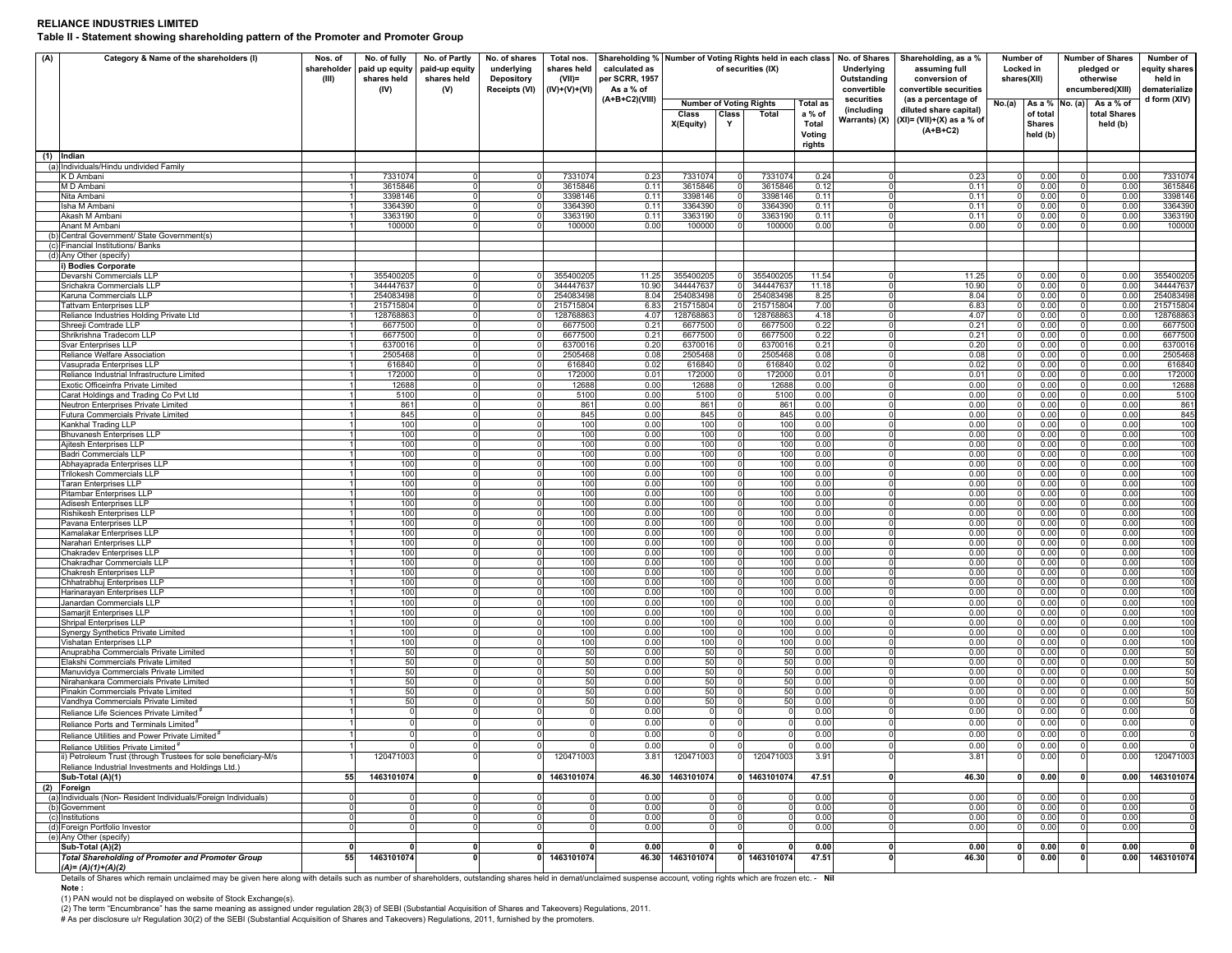#### **RELIANCE INDUSTRIES LIMITEDTable III - Statement showing shareholding pattern of the Public shareholder**

| (B) | Category & Name of the<br>shareholders (I)                                                             | Nos. of<br>shareholder<br>(III) | No. of fully paid<br>up equity<br>shares held (IV) | No. of Partly<br>paid-up equity<br>shares held | No. of shares<br>underlying<br><b>Depository</b> | Total nos.<br>shares held<br>$(VII) =$ | ng %<br>calculated                              | Shareholdi Number of Voting Rights held in each class of No. of Shares Shareholding, as a %<br>securities (IX) |                |                            | Underlying<br>Outstanding         |                                           | Number of Locked<br>in shares(XII)                                                          | <b>Number of Shares</b><br>pledged or otherwise<br>encumbered(XIII) | Number of<br>equity shares<br>held in |                                                                       |                         |
|-----|--------------------------------------------------------------------------------------------------------|---------------------------------|----------------------------------------------------|------------------------------------------------|--------------------------------------------------|----------------------------------------|-------------------------------------------------|----------------------------------------------------------------------------------------------------------------|----------------|----------------------------|-----------------------------------|-------------------------------------------|---------------------------------------------------------------------------------------------|---------------------------------------------------------------------|---------------------------------------|-----------------------------------------------------------------------|-------------------------|
|     |                                                                                                        |                                 |                                                    | (V)                                            | Receipts (VI)                                    | $(IV)+(V)+(V)$                         | <b>Number of Voting Rights</b><br>as per        |                                                                                                                |                | Total as a                 | convertible                       | convertible securities                    | No.(a)                                                                                      | As a % of                                                           | No. (Not<br>As a % of                 | dematerialized                                                        |                         |
|     |                                                                                                        |                                 |                                                    |                                                |                                                  |                                        | SCRR, 1957<br>As a % of<br>$(A+B+C2)$<br>(VIII) | Class<br>X(Equity)                                                                                             | <b>Class Y</b> | Total                      | % of<br>Total<br>Voting<br>rights | securities<br>(including<br>Warrants) (X) | (as a percentage of<br>diluted share capital)<br>$(XI) = (VII)+(X)$ as a %<br>of $(A+B+C2)$ |                                                                     | total<br><b>Shares</b><br>held (b)    | applicable)<br>total Shares<br>(a)<br>held (Not<br>applicable)<br>(b) | form (XIV)              |
|     | (1) Institutions<br>(a) Mutual Funds/UTI                                                               | 450                             | 78643588                                           |                                                |                                                  | 78643588                               | 2.49                                            | 78643588                                                                                                       |                | 78643588                   | 2.55                              | $\mathbf 0$                               | 2.49                                                                                        | $\Omega$                                                            | 0.00                                  | <b>NA</b>                                                             | 7798390                 |
|     | (b) Venture Capital Funds                                                                              | $\Omega$                        | $\Omega$                                           |                                                |                                                  |                                        | 0.00                                            | $\Omega$                                                                                                       |                | $\Omega$                   | 0.00                              | $\overline{0}$                            | 0.00                                                                                        |                                                                     | 0.00                                  | <b>NA</b>                                                             |                         |
|     | (c) Alternate Investment Funds                                                                         | $\Omega$                        | 0                                                  | n                                              |                                                  |                                        | 0.00                                            | $\Omega$                                                                                                       |                | $\Omega$                   | 0.00                              | $\Omega$                                  | 0.00                                                                                        |                                                                     | 0.00                                  | <b>NA</b>                                                             |                         |
|     | (d) Foreign Venture Capital Investors                                                                  |                                 | $\mathbf 0$                                        |                                                |                                                  |                                        | 0.00                                            |                                                                                                                |                |                            | 0.00                              | 0                                         | 0.00                                                                                        |                                                                     | 0.00                                  | <b>NA</b>                                                             |                         |
|     | (e) Foreign Portfolio Investors                                                                        | 900                             | 708941257                                          | <sup>n</sup>                                   | <sup>n</sup>                                     | 708941257                              | 22.43                                           | 708941257                                                                                                      |                | 708941257                  | 23.02                             | $\overline{0}$                            | 22.43                                                                                       | $\Omega$                                                            | 0.00                                  | <b>NA</b>                                                             | 708941257               |
|     | Europacific Growth Fund                                                                                |                                 | 104394280                                          | $\Omega$                                       | $\Omega$                                         | 104394280                              | 3.30                                            | 104394280                                                                                                      |                | 104394280                  | 3.39                              | $\mathbf 0$                               | 3.30                                                                                        | $\Omega$                                                            | 0.00                                  | <b>NA</b>                                                             | 104394280               |
|     | (f) Financial Institutions/ Banks                                                                      | 299                             | 2197751                                            | O                                              |                                                  | 2197751                                | 0.07                                            | 2197751                                                                                                        |                | 2197751                    | 0.07                              | $\overline{0}$                            | 0.07                                                                                        | $\Omega$                                                            | 0.00                                  | <b>NA</b>                                                             | 1993424                 |
|     | (g) Insurance Companies                                                                                | 47                              | 274467863                                          |                                                |                                                  | 274467863                              | 8.69                                            | 274467863                                                                                                      |                | 274467863                  | 8.91                              | $\overline{0}$                            | 8.69                                                                                        | $\Omega$                                                            | 0.00                                  | <b>NA</b>                                                             | 27446201                |
|     | Life Insurance Corporation of India                                                                    |                                 | 255780543                                          | $\overline{0}$                                 | $\Omega$                                         | 255780543                              | 8.09                                            | 255780543                                                                                                      |                | 255780543                  | 8.31                              | $\circ$                                   | 8.09                                                                                        | $\Omega$                                                            | 0.00                                  | <b>NA</b>                                                             | 25577640                |
|     | (h) Provident Funds/ Pension Funds                                                                     | $\Omega$                        |                                                    | $\Omega$                                       | $\Omega$                                         |                                        | 0.00                                            |                                                                                                                |                |                            | 0.00                              | $\circ$                                   | 0.00                                                                                        | $\Omega$                                                            | 0.00                                  | <b>NA</b>                                                             |                         |
|     | (i) Any Other (specify)                                                                                |                                 |                                                    |                                                |                                                  |                                        |                                                 |                                                                                                                |                |                            |                                   |                                           |                                                                                             |                                                                     |                                       |                                                                       |                         |
|     | i)Foreign Institutional Investors<br>Sub-Total (B)(1)                                                  | 361<br>2057                     | 33474074<br>1097724533                             | <sub>0</sub><br>$\overline{0}$                 | $\Omega$<br>0                                    | 33474074<br>1097724533                 | 1.06<br>34.74                                   | 33474074<br>1097724533                                                                                         |                | 33474074<br>1097724533     | 1.09<br>35.64                     | $\Omega$<br>$\overline{\mathbf{0}}$       | 1.06<br>34.74                                                                               | $\Omega$<br>0                                                       | 0.00<br>0.00                          | <b>NA</b><br><b>NA</b>                                                | 33244567<br>1096625170  |
|     |                                                                                                        |                                 |                                                    |                                                |                                                  |                                        |                                                 |                                                                                                                |                |                            |                                   |                                           |                                                                                             |                                                                     |                                       |                                                                       |                         |
| (2) | Central Government/ State<br>Government(s)/ President of<br>India                                      | 102                             | 4451744                                            |                                                | $\Omega$                                         | 4451744                                | 0.14                                            | 4451744                                                                                                        |                | 4451744                    | 0.14                              |                                           | 0.14                                                                                        |                                                                     | 0.00                                  | <b>NA</b>                                                             | 2970843                 |
|     | Sub-Total (B)(2)                                                                                       | 102                             | 4451744                                            | 0                                              | $\mathbf{0}$                                     | 4451744                                | 0.14                                            | 4451744                                                                                                        |                | 4451744                    | 0.14                              | 0.00                                      | 0.14                                                                                        | 0                                                                   | 0                                     | NA                                                                    | 2970843                 |
|     | (3) Non-institutions                                                                                   |                                 |                                                    |                                                |                                                  |                                        |                                                 |                                                                                                                |                |                            |                                   |                                           |                                                                                             |                                                                     |                                       |                                                                       |                         |
|     | (a) Individuals -<br>) Individual shareholders holding<br>nominal share capital up to Rs. 2<br>lakhs.  | 2391383                         | 277578204                                          |                                                |                                                  | 277578204                              | 8.78                                            | 277578204                                                                                                      | $\Omega$       | 277578204                  | 9.01                              | $\Omega$                                  | 8.78                                                                                        | $\Omega$                                                            | 0.00                                  | <b>NA</b>                                                             | 22181294                |
|     | ii) Individual shareholders holding<br>nominal share capital in excess of<br>Rs. 2 lakhs.              | 294                             | 23037085                                           |                                                |                                                  | 23037085                               | 0.73                                            | 23037085                                                                                                       |                | 23037085                   | 0.75                              | $\Omega$                                  | 0.73                                                                                        | $\Omega$                                                            | 0.00                                  | <b>NA</b>                                                             | 2290503                 |
|     | (b) NBFCs registered with RBI                                                                          | 33                              | 41392                                              | $\Omega$                                       | $\Omega$                                         | 41392                                  | 0.00                                            | 41392                                                                                                          |                | 41392                      | 0.00                              | $\circ$                                   | 0.00                                                                                        | $\Omega$                                                            | 0.00                                  | <b>NA</b>                                                             | 41392                   |
|     | (c) Employee Trusts                                                                                    | $\Omega$                        | $\Omega$                                           | O                                              | $\Omega$                                         |                                        | 0.00                                            | $\Omega$                                                                                                       |                | $\Omega$                   | 0.00                              | $\Omega$                                  | 0.00                                                                                        | $\Omega$                                                            | 0.00                                  | <b>NA</b>                                                             |                         |
|     | (d) Overseas Depositories (holding<br>DRs) (balancing figure)<br>(e) Any Other (specify)               |                                 | $\Omega$                                           |                                                |                                                  |                                        | 0.00                                            | $\Omega$                                                                                                       |                | $\Omega$                   | 0.00                              |                                           | 0.00                                                                                        |                                                                     | 0.00                                  | <b>NA</b>                                                             |                         |
|     | i) Bodies Corporate                                                                                    | 8567                            | 84671311                                           | <sup>n</sup>                                   | $\Omega$                                         | 84671311                               | 2.68                                            | 8467131                                                                                                        |                | 8467131                    | 2.75                              | $\Omega$                                  | 2.68                                                                                        | $\Omega$                                                            | 0.00                                  | <b>NA</b>                                                             | 83385474                |
|     | i) Non Resident Indians-                                                                               | 18979                           | 12901621                                           |                                                |                                                  | 12901621                               | 0.41                                            | 12901621                                                                                                       |                | 12901621                   | 0.42                              | $\Omega$                                  | 0.41                                                                                        |                                                                     | 0.00                                  | <b>NA</b>                                                             | 895009                  |
|     | Repatriable<br>iii) Non Resident Indians-Non<br>Repatriable                                            | 12946                           | 4120874                                            |                                                |                                                  | 4120874                                | 0.13                                            | 4120874                                                                                                        |                | 4120874                    | 0.13                              | $\overline{0}$                            | 0.13                                                                                        |                                                                     | 0.00                                  | <b>NA</b>                                                             | 4005644                 |
|     | iv) Overseas Corporate Bodies                                                                          | 17                              | 218174                                             | <sup>0</sup>                                   | $\Omega$                                         | 218174                                 | 0.01                                            | 218174                                                                                                         |                | 218174                     | 0.01                              | $\overline{0}$                            | 0.01                                                                                        | $\Omega$                                                            | 0.00                                  | <b>NA</b>                                                             | 181988                  |
|     | v) Foreign Portfolio<br>Investors(Individual)                                                          |                                 | 493                                                |                                                |                                                  | 493                                    | 0.00                                            | 493                                                                                                            |                | 493                        | 0.00                              |                                           | 0.00                                                                                        |                                                                     | 0.00                                  | <b>NA</b>                                                             | 493                     |
|     | vi) Foreign National                                                                                   | 15                              | 6963                                               | $\Omega$                                       | $\Omega$                                         | 6963                                   | 0.00                                            | 6963                                                                                                           |                | 6963                       | 0.00                              | $\overline{0}$                            | 0.00                                                                                        | n                                                                   | 0.00                                  | <b>NA</b>                                                             | 6963                    |
|     | vii) Clearing Member                                                                                   | 442                             | 1149321                                            | $\Omega$                                       | $\Omega$                                         | 1149321                                | 0.04                                            | 1149321                                                                                                        |                | 1149321                    | 0.04                              | $\mathbf 0$                               | 0.04                                                                                        | $\Omega$                                                            | 0.00                                  | <b>NA</b>                                                             | 114932                  |
|     | viii) Shares held by Subsidiary<br>Companies on which no voting<br>rights are exercisable <sup>4</sup> |                                 | 171882820                                          |                                                |                                                  | 171882820                              | 5.44                                            |                                                                                                                |                |                            | 0.00                              |                                           | 5.44                                                                                        |                                                                     | 0.00                                  | <b>NA</b>                                                             | 171882820               |
|     | Reliance Chemicals Limited                                                                             |                                 | 62239998                                           | $\Omega$                                       | $\Omega$                                         | 62239998                               | 1.97                                            | $^{\circ}$                                                                                                     |                | $\overline{0}$             | 0.00                              | $\mathbf 0$                               | 1.97                                                                                        |                                                                     | 0.00                                  | <b>NA</b>                                                             | 62239998                |
|     | Reliance Polyolefins Limited                                                                           |                                 | 61194924                                           | $\Omega$                                       | $\Omega$                                         | 61194924                               | 1.94                                            | $\Omega$                                                                                                       |                | $\Omega$                   | 0.00                              | $\overline{0}$                            | 1.94                                                                                        | $\Omega$                                                            | 0.00                                  | <b>NA</b>                                                             | 61194924                |
|     | ix) Unclaimed Shares Suspense<br>Account                                                               |                                 | 5939858                                            | O                                              | $\Omega$                                         | 5939858                                | 0.19                                            | 5939858                                                                                                        |                | 5939858                    | 0.19                              | $\Omega$                                  | 0.19                                                                                        |                                                                     | 0.00                                  | <b>NA</b>                                                             | 5939858                 |
|     | x) Trusts                                                                                              | 241                             | 8421348                                            | $\Omega$                                       | $\Omega$                                         | 8421348                                | 0.27                                            | 8421348                                                                                                        |                | 8421348                    | 0.27                              | $\mathbf 0$                               | 0.27                                                                                        | $\Omega$                                                            | 0.00                                  | <b>NA</b>                                                             | 840091                  |
|     | xi) HUF                                                                                                | 27788                           | 4948428                                            | $\Omega$                                       | $\Omega$                                         | 4948428                                | 0.16                                            | 4948428                                                                                                        |                | 4948428                    | 0.16                              | $\circ$                                   | 0.16                                                                                        |                                                                     | 0.00                                  | <b>NA</b>                                                             | 4921703                 |
|     | xii) Pending Confirmation                                                                              |                                 |                                                    | $\Omega$                                       | $\Omega$                                         |                                        | 0.00                                            |                                                                                                                |                |                            | 0.00                              | $\Omega$                                  | 0.00                                                                                        |                                                                     | 0.00                                  | <b>NA</b>                                                             |                         |
|     | Sub-Total (B)(3)<br>Total Public Shareholding (B)=                                                     | 2460713<br>2462872              | 594917892<br>1697094169                            | 0<br>n                                         | $\mathbf{0}$                                     | 594917892<br>1697094169                | 18.83                                           | 423035072<br>53.70 1525211349*                                                                                 | $\mathbf{0}$   | 423035072<br>0 1525211349* | 13.74<br>49.52                    | $\mathbf{0}$                              | 18.83<br>53.70                                                                              | $\mathbf{0}$                                                        | 0.00<br>0.00                          | <b>NA</b><br><b>NA</b>                                                | 533584642<br>1633180655 |
|     | (B)(1)+(B)(2)+(B)(3)                                                                                   |                                 |                                                    |                                                |                                                  |                                        |                                                 |                                                                                                                |                |                            |                                   |                                           |                                                                                             |                                                                     |                                       |                                                                       |                         |

Details of the shareholders acting as persons in Concert including their Shareholding (No. and %): **Nil**

Details of Shares which remain unclaimed may be given here along with details such as number of shareholders, outstanding shares held in demat/unclaimed suspense account, voting rights which are frozen etc.-Details are pro

Note:

(1) PAN would not be displayed on website of Stock Exchange(s).

(2) The above format needs to be disclosed along with the name of following persons: Institutions/Non Institutions holding more than 1% of total number of shares.

(3) W.r.t. the information pertaining to Depository Receipts, the same may be disclosed in the respective columns to the extent information available and the balance to be disclosed as held by custodian,

(4) <sup>4</sup>Voting Rights of Promoter & Promoter Group aggregate to 47.51% of the Company's Capital on which voting rights can be exercised.

(5) NA denotes "Not Applicable"

(6) \* Excludes 171882820 shares held by subsidiary companies on which no voting rights are exercisable and includes 5939858 shares held in the unclaimed suspense account on which voting rights are frozen.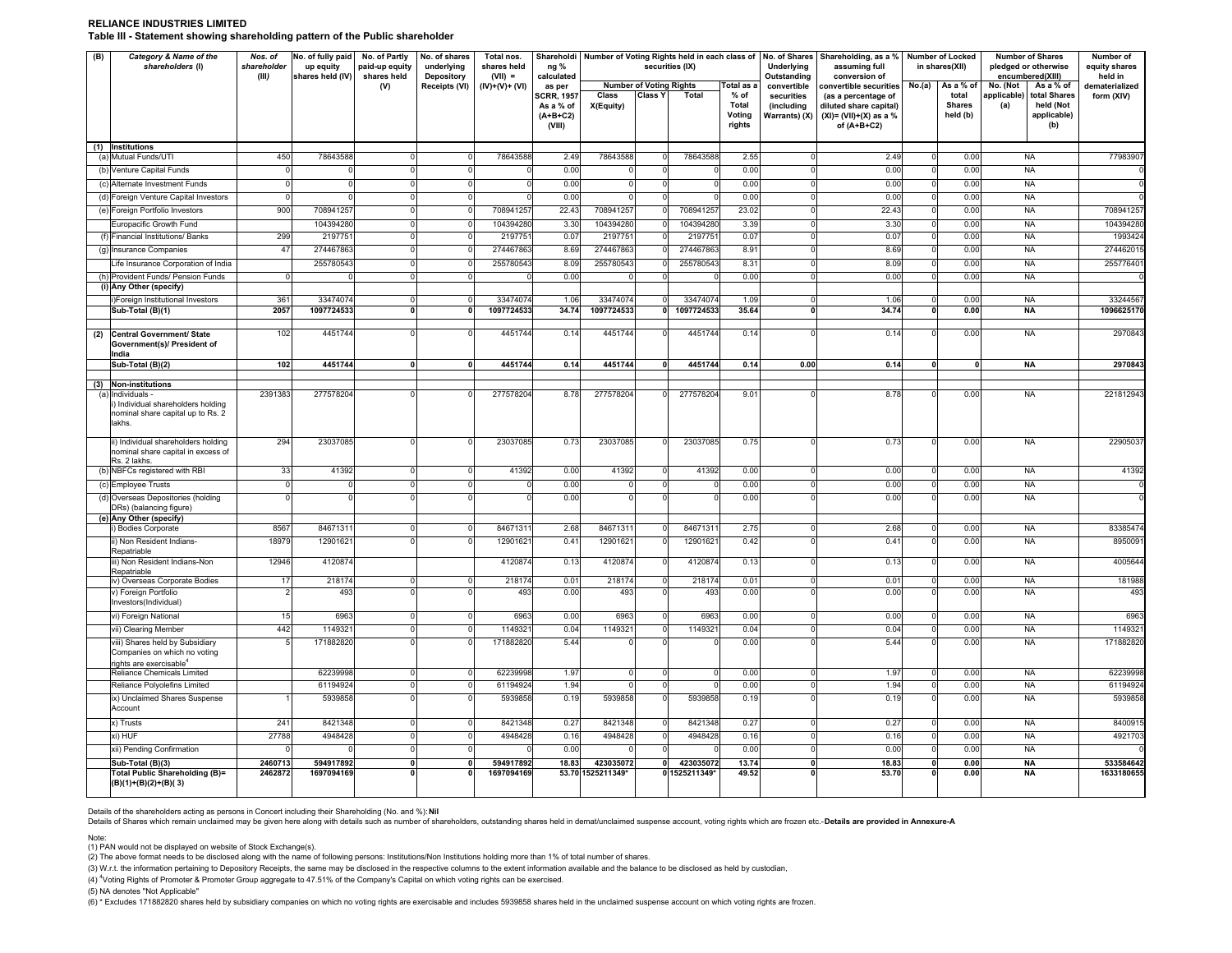## **RELIANCE INDUSTRIES LIMITED**

# **Details of Shares which remain unclaimed along with details such as number of shareholders, outstanding shares held in demat/unclaimed suspense account, voting rights which are frozen etc.**

**ANNEXURE-A**

| <b>SI No</b> | <b>Description</b>                   | <b>No. of Shareholders</b><br>(phase wise transfers) | <b>No. of Shares</b> |  |  |  |  |
|--------------|--------------------------------------|------------------------------------------------------|----------------------|--|--|--|--|
|              | Unclaimed Shares in Suspense Account | 15 86 43                                             | 59 39 858            |  |  |  |  |